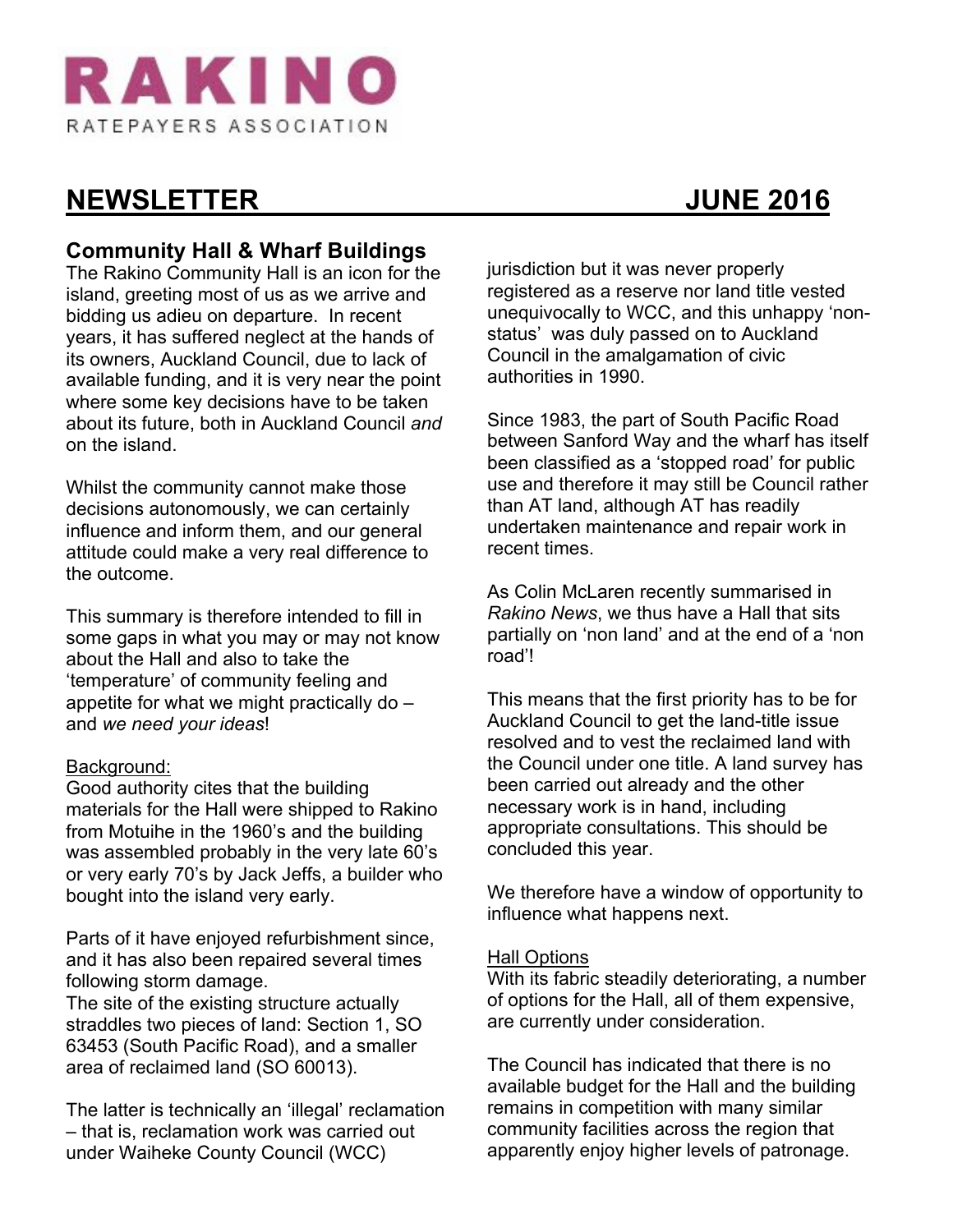However, we know that many of us enjoy use of the Hall, the Library, Art Room and other facilities, and it's the *only* community resource that we have on Rakino, although we are all Auckland 1010 ratepayers.

If we lose it through inaction or apathy, then it will be practically impossible to replace with a comparable building.

We need a close and informed dialogue with the Council to explore all options for the future of the Hall, which include:

- **Demolish or simply do nothing and await the inevitable** – the Hall is uninsured, and once it is further damaged in a big storm, it would likely get demolished by the Council as an unsafe write off, the site cleared and – at best - a modest 'bus' type shelter for ferry passengers put in its place. This is the cheapest and most long-term solution to the problem for the owner, Auckland Council.
- **Improve the seawall** this would only protect from waves, not king tides, storm surge or sea level rise. Works to the sea wall will not remove the need to renovate the Hall from its current condition, especially the pilings (see below).
- **Lift and relocate the Hall (in whole or in part) –** moving it back a few metres would offer *some* protection from waves, or it could be moved further afield if suitable land was available and the building was found to be sound to actually make the move intact. Land would have to be re-purposed under lease or private land acquired and all works done in line with building and earthquake regulations.
- **Elevate the Hall where it stands above the maximum storm surge water level –** this would entail the building being raised where it stands, pilings strengthened and replaced and joists/flooring renewed as required. Access steps and the ramp would also need to be modified to the new elevation, and the rear deck repaired and reinstated.

This may be the cheapest renovation option overall, but a survey of the building will be needed first to verify the viability and potential cost of this proposal.

#### • **What else?**

We really do need to know what you think, so please email or write in with your thoughts and suggestions today, so that we can properly represent your wishes and ideas in the unfolding process.

We will then convene a community forum where ideas and proposals can be fermented. One thing we could do NOW is to commission our own survey of both building and site so we are better informed about genuine options and costs, and that may require the investment of some of your Association funds.

Your Committee believes, because this building has huge value to the island's longterm future, it must be preserved effectively *now* by preventing further sea-damage and rendering it sound and secure. It is a Councilowned asset and needs to be maintained because of its historical past, its present community uses and its requirement for the island's future.

It may take a substantial campaign to convince Council that ratepayers want this building preserved.

Do you agree?

#### **Ferries**

Auckland Transport (AT)/Belaire have agreed to provide an additional once-a-month winter service from Stanley Bay. This should assist those North Shore dwellers wishing to visit Rakino over a weekend, without the hassle of city parking. For June and July, this has been arranged for the first weekend of each month. Watch Belaire's website for subsequent services.

#### **Defibrillator**

Our Defibrillator unit has recently been reprogrammed to update its software. A new battery purchased for it by RRA. We have also bought two new electrode packs, as the old ones were well past their 'use by' date.

For those who do not know, the defibrillator lives in a white box on the side of the Phone Box.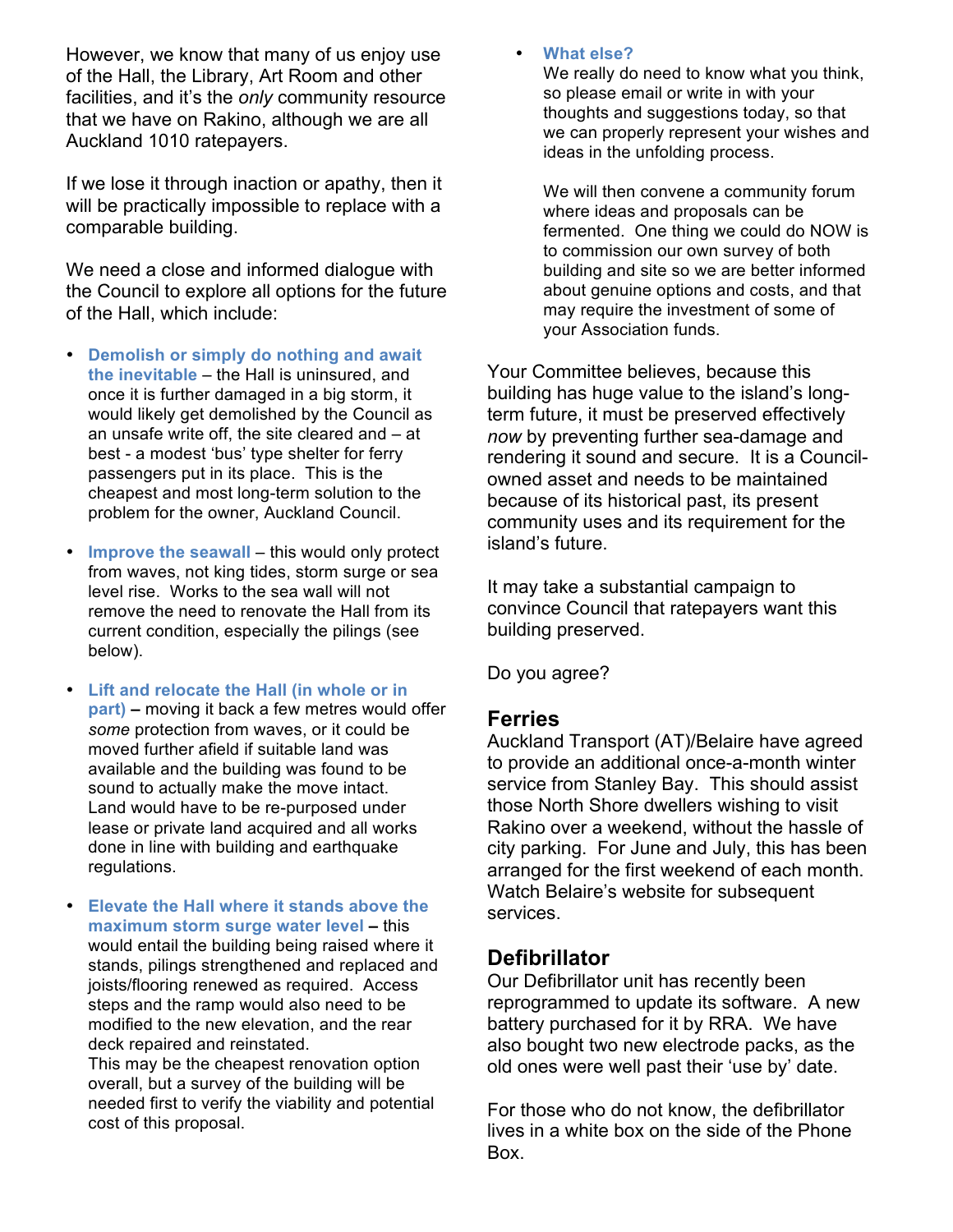When the box is opened, it automatically activates the fire siren to signal a medical emergency is in progress.

This was unfortunately well and truly proven over Queen's Birthday weekend when it was opened to reinstall our refreshed unit but the siren failed to switch off, so apologies to all whose peaceful afternoon was so rudely interrupted.

## **Long-term plan for island**

Your committee is drafting a questionnaire to gather members' thoughts on a long-term vision for the island. Watch this space!

# **Green Waste**

We currently have Bokashi bin systems in place on the island and they are proving very popular – easy to use, no smelly rubbish hanging around and fewer trips to the bins.

Stocks of the bins are available for each household on the island at just \$20/pair (whether you are a member of RRA or not), a HUGE saving thanks to our WMIF grant from the Council, of which we have so far drawn down a little under half of the overall grant.

Just call or write to Rob Everall to get your pair of bins. RRA has also purchased a stock of the Zing bio-catalyst, available at \$10 for a 1 kg bag (versus \$12 at Plant Barn).

We are also progressing the licence to use the AT land on South Pacific Road to site our Storage facility, where we'd also plan to relocate some of the firefighting equipment to improve overall community access in an emergency.

#### Other Rakino waste facts:

In the period July 2015 – April 2016, Rakino generated approximately:

- 943 bins (226.5m<sup>3</sup>) of land fill refuse
- 820 bins (197m<sup>3</sup>) of cardboard (less dense but high volume)
- 412 bins (99m<sup>3</sup>) of recycling glass and plastic

So, Rakino has produced almost the same amount in volume of cardboard as it has refuse!!

One of the biggest issues is the cost of transport, and as the city moves towards a



'user pays' waste collection model, the focus will get ever sharper.

Anything we can do to reduce overall waste volumes will help us all, by either not bringing the packaging over to the island in the first place or by recycling it.

It makes a really good compost, apparently!! For more details about how to reprocess the cardboard in the garden, see: http://www.gardeningknowhow.com/compostin

g/ingredients/composting-cardboard.htm

#### **Water tanks**

As part of the RRA Committees' on-going firefighting readiness, we ensure the Firelords are maintained in good working order on Rakino. These Firelords are basically a mobile water tank with a pump.

To supplement water supply in an emergency, the pump can be connected to a home water tank via a special outlet fitting on the tank. The Committee is asking that, if you are considering installing a new tank, you have one of these outlets fitted so firefighters can gain quick access to a good water supply.

The home that is burning could be yours! The water tank would need reasonable vehicle access.

If you are interested, please contact any member of the Committee via the website: www.rra.nz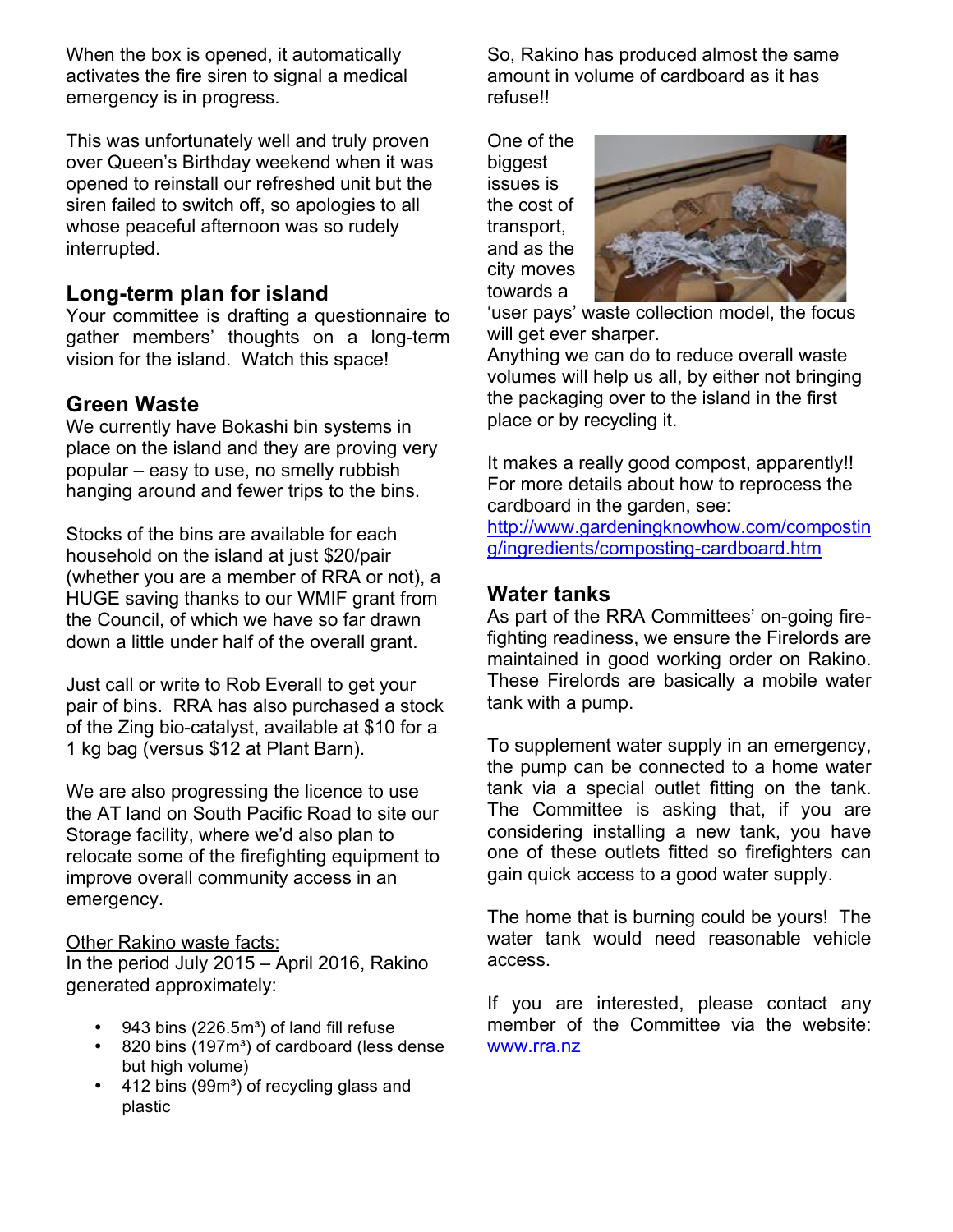## **Post Office Boxes**

We have been liaising with NZ Post to secure some 'proper' PO boxes for the secure delivery of post to full-time residents on Rakino and are awaiting an update at time of writing. Approval has been secured, apparently, but the wheels are turning slowly!

They'll be installed at the Community Hall as soon as they are made available.

**Annual RRA Membership Subs** It's that time again! Subs of \$30 fall due 1<sup>st</sup> July for the 2016-17 year and an invoice is attached with this Newsletter.

Please assist by making prompt payment by direct credit or cheque. Thank you.

## **Preferred Contact details**

Has this Newsletter reached you at an email address that is not your primary choice? Please let **Rob Everall** know your preferred email address (rob@marinejobs.co.nz).

## **AT Roading Survey**

Auckland Transport visited the island recently to assess road conditions and road signage. They looked particularly at intersections, especially the top of Jane York Place.

We await the outcome of their planning.

#### **West Bay signage**

The path across DOC land from the end of Askew Ave down to West Bay is springing to life as planting takes effect. RRA is in the process of complementing this development with signage at the top and foot of the track.

## **Plea for vigilance**

A plea has been made for ongoing vigilance for shore bound dogs from boats following the loss of poultry at West Bay to a 'canine marauder' who is suspected of coming ashore from a visiting boat.

If you spy people with dogs, do encourage them to have them on a lead.

#### **Vehicles**

Property owners will have received recently a letter from Auckland Transport as they endeavour to rid the island of car wrecks.

The Council will shortly remove unregistered and unwarranted vehicles left in the wharf area, Sandford Way or South Pacific Road at no cost to the owner.

Your committee is fully supportive of this action as it will make the wharf area and first hill a far better looking area and we are working with AT to find acceptable and appropriate means of maintaining vehicle standards on island.

#### **July Tree imports!**

A call will shortly be made for Volunteers to assist with the trans-shipment of young native trees from Waiheke to Rakino. Your help is needed to load and unload, then transport these newcomers to their intended planting areas, especially the Askew Ave to West Bay Track.

#### **Codes for wharf buildings entry**

Please make a note of the following codes to gain access to:

 Hall CZ3579 Library Z9876

Remember this is a `Council-owned facility' so please secure the property after leaving.

## **Recycling**

An inorganic collection occurred over Queens Birthday weekend.

Anyone for a whole living room?!